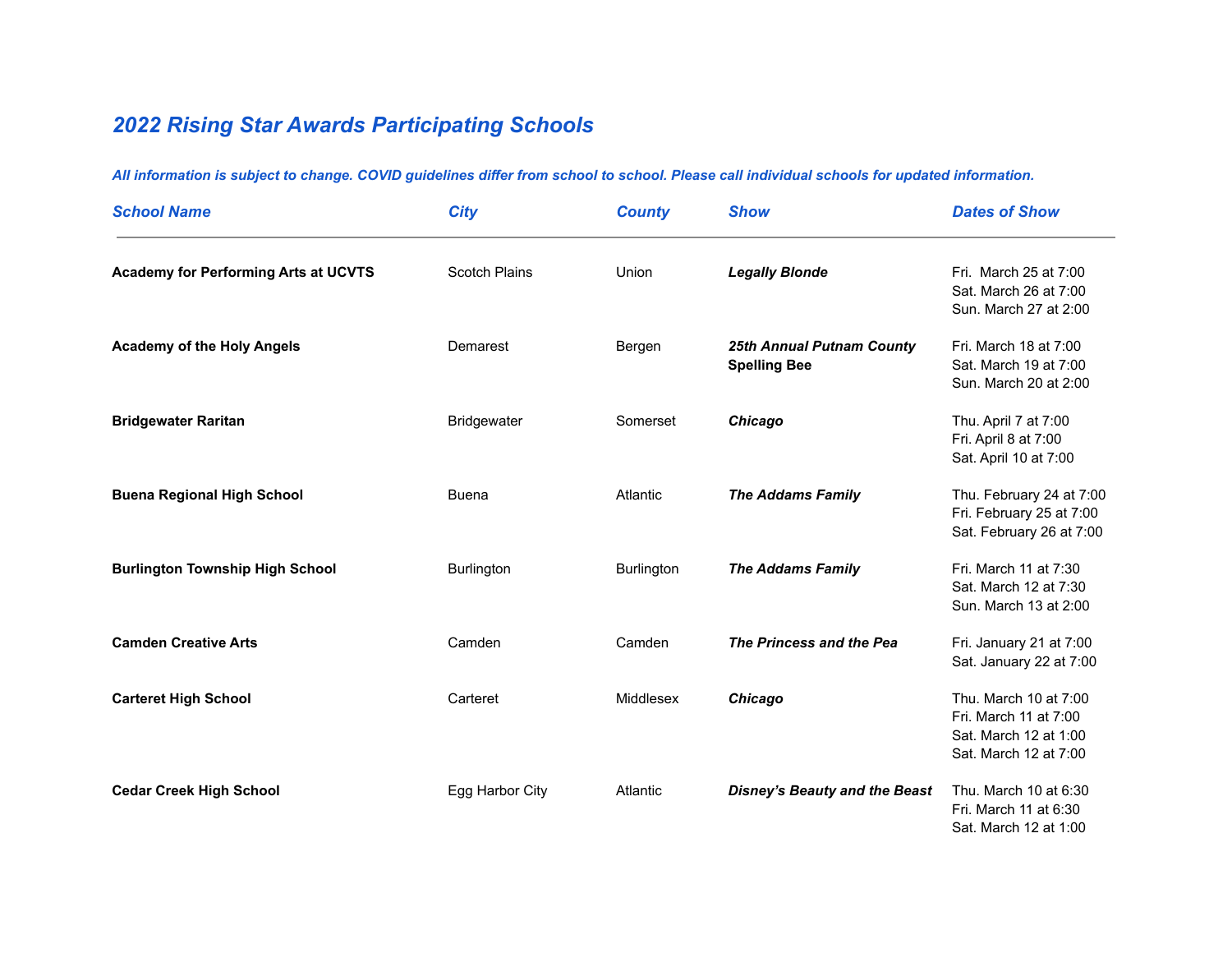**Cedar Grove High School** Cedar Grove Essex *Chicago* Thu. March 3 at 7:00 Fri. March 4 at 7:00 Sat. March 5 at 1:00 Sat. March 5 at 7:00 **Chatham High School** Chatham Morris **Anastasia Anastasia** Thu. March 24 at 7:30 Fri. March 25 at 7:30 Sat. March 26 at 7:30 **Christian Brothers Academy Lincroft Monmouth** *13: The Musical* **Thu. March 17 at 5:00** Thu. March 17 at 5:00 Fri. March 18 at 7:00 Sat. March 19 at 7:00 **Cicely L. Tyson Community School of Performing** East Orange Essex **42nd Street** Fri. April 1 at 7:00 **and Fine Arts** Sat. April 2 at 7:00 Sun. April 3 at 3:30 **Clearview Regional High School** Mullica Hill Gloucester *The Hunchback of Notre Dame* Thu. March 17 at 7:30 Fri. March 18 at 7:30 Sat. March 19 at 7:30 **Collier High School Monmouth** Monmouth *Mamma Mia!* Thu. April 7 at 7:00 **Collingswood High School** Collingswood Camden *Urinetown* Thu. March 10 at 7:30 Fri. March 11 at 7:30 Sat. March 12 at 1:30 Sat. March 12 at 7:30 **Colonia High School** Colonia Middlesex *The Addams Family* Thu. April 7 at 7:00 Fri. April 8 at 7:00 Sat. April 9 at 7:00 Sun. April 10 at 2:00 **Columbia High School** Maplewood Essex *Newsies* Fri. March 11 at 7:30 Sat. March 12 at 7:30 Sun. March 13 at 3:00

Sat. March 12 at 6:30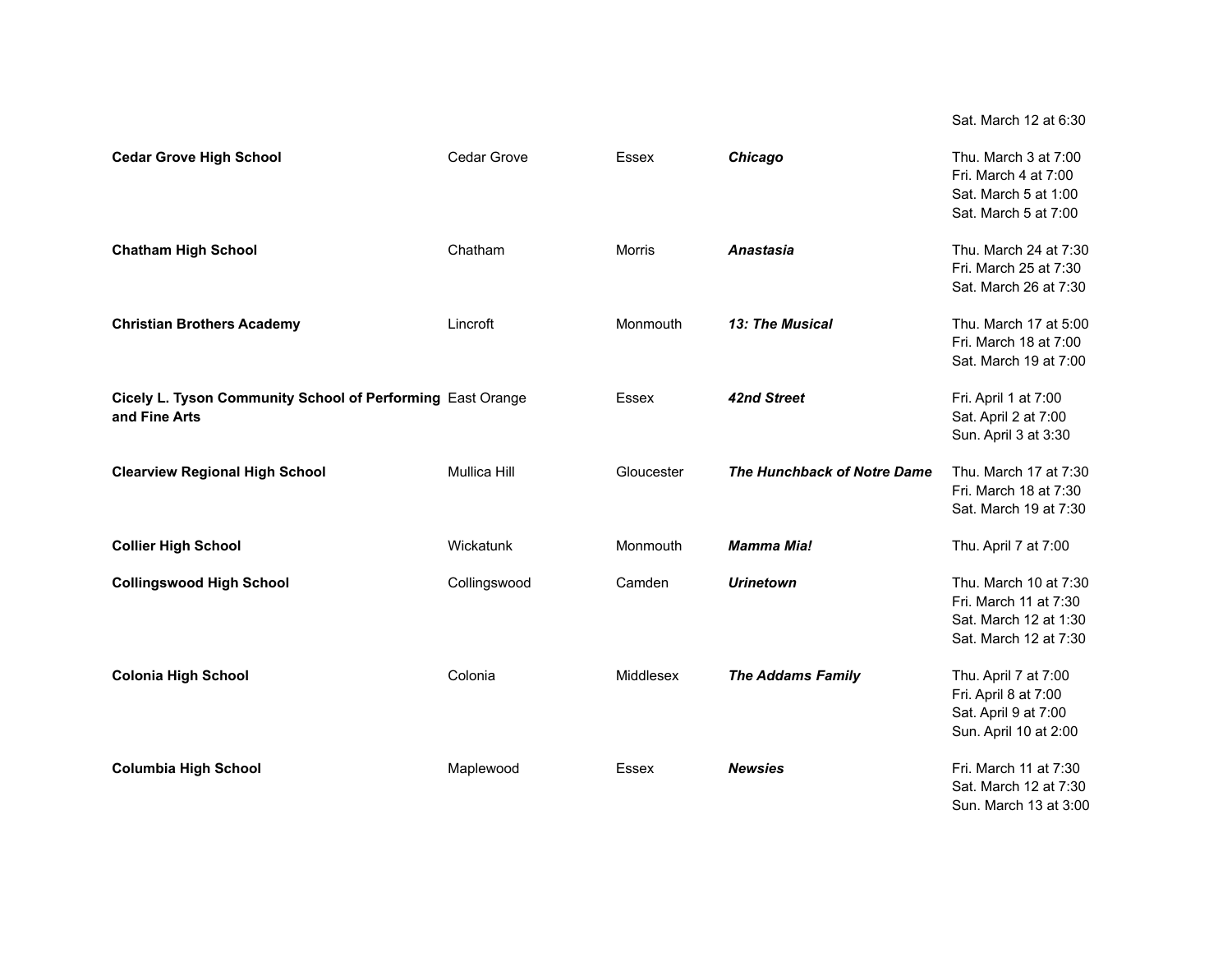| <b>County Prep High School</b>                   | Jersey City         | Hudson            | <b>Heathers</b>                                                           | Thu. February 10 at 7:00<br>Fri. February 11 at 7:00                                          |
|--------------------------------------------------|---------------------|-------------------|---------------------------------------------------------------------------|-----------------------------------------------------------------------------------------------|
| Delaware Valley Regional High School             | Frenchtown          | Hunterdon         | <b>Peter Pan</b>                                                          | Fri. March 11 at 7:00<br>Sat. March 12 at 2:00<br>Sat. March 12 at 7:00                       |
| Don Bosco Prep                                   | Ramsey              | Bergen            | Grease                                                                    | Fri. March 25 at 7:00<br>Sat. March 26 at 7:00<br>Sun. March 27 at 3:00                       |
| <b>Eastern Regional High School</b>              | Voorhees            | Camden            | <b>Legally Blonde</b>                                                     | Fri. March 18 at 7:30<br>Sat. March 19 at 7:30                                                |
| <b>Egg Harbor Township High School</b>           | Egg Harbor Township | Atlantic          | <b>Sister Act</b>                                                         | Thu. April 7 at 7:00<br>Fri. April 8 at 7:00<br>Sat. April 9 at 7:00<br>Sun. April 10 at 2:00 |
| <b>Ewing High School</b>                         | Ewing               | Mercer            | The 25th Annual Putnam County Thu. March 3 at 7:30<br><b>Spelling Bee</b> | Fri. March 4 at 7:30<br>Sat. March 5 at 2:00<br>Sat. March 5 at 7:30                          |
| Fair Lawn High School                            | Fair Lawn           | Bergen            | Ain't Misbehavin'                                                         | Thu. March 31 at 7:00<br>Fri. April 1 at 7:30<br>Sat. April 2 at 7:30<br>Sun. April 3 at 3:00 |
| <b>Florence Township Memorial High School</b>    | <b>Burlington</b>   | <b>Burlington</b> | <b>Annie</b>                                                              | Fri. March 11 at 6:00<br>Sat. March 12 at 6:00<br>Sun. March 13 at 2:00                       |
| Fort Lee High School                             | Fort Lee            | Bergen            | <b>Theory of Relativity</b>                                               | Thu. March 31 at 7:00<br>Fri. April 1 at 7:00<br>Sat. April 2 at 7:00                         |
| <b>Gloucester County Institute of Technology</b> | Sewell              | Gloucester        | Chicago                                                                   | Thu. March 17 at 7:00<br>Fri. March 18 at 7:00                                                |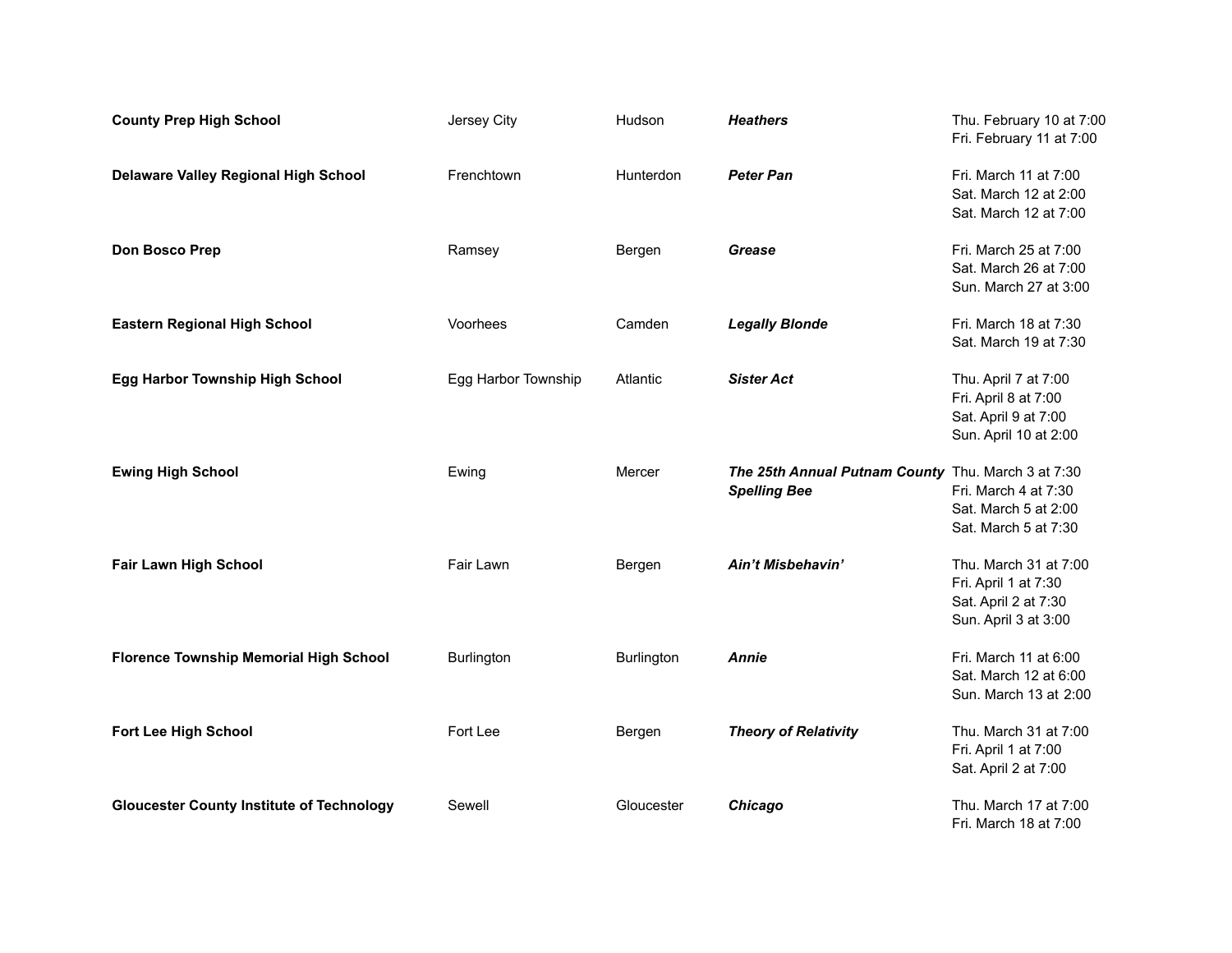## Sat. March 19 at 7:00

| <b>Haddonfield Memorial High School</b>    | Haddonfield         | Camden   | <b>Rodgers + Hammerstein's</b><br><b>Cinderella</b> | Fri. March 18 at 7:30<br>Sat. March 19 at 7:30                                               |
|--------------------------------------------|---------------------|----------|-----------------------------------------------------|----------------------------------------------------------------------------------------------|
| <b>Hammonton High School</b>               | Hammonton           | Atlantic | <b>Shrek</b>                                        | Thu. March 31 at 7:00<br>Fri. April 1 at 7:00<br>Sat. April 2 at 7:00                        |
| <b>Harrison High School</b>                | Harrison            | Hudson   | <b>The Apple Tree</b>                               | Thu. April 7 at 7:30<br>Fri. April 8 at 7:30<br>Sat. April 9 at 7:30                         |
| <b>Hillsborough High School</b>            | Hillsborough        | Somerset | <b>The SpongeBob Musical</b>                        | Fri. March 4 at 7:00<br>Sat. March 5 at 7:00                                                 |
| <b>Holmdel High School</b>                 | Holmdel             | Monmouth | Oklahoma!                                           | Thu. March 24 at 7:00<br>Fri. March 25 at 7:00<br>Sat. March 26 at 7:00                      |
| <b>Hopewell Valley Central High School</b> | Pennington          | Mercer   | <b>Big Fish</b>                                     | Fri. March 4 at 7:00<br>Sat. March 5 at 7:00                                                 |
| <b>Immaculata High School</b>              | Somerville          | Somerset | <b>The Addams Family</b>                            | Fri. March 11 at 7:00<br>Sat. March 12 at 7:00                                               |
| <b>Immaculate Conception High School</b>   | Lodi                | Bergen   | <b>High School Musical</b>                          | Fri. April 8 at 7:30<br>Sat. April 9 at 7:30<br>Sun. April 10 at 2:30                        |
| <b>Immaculate Heart Academy</b>            | Washington Township | Bergen   | <b>Legally Blonde</b>                               | Fri. April 1 at 7:30<br>Sat. April 2 at 2:00<br>Sat. April 2 at 7:30<br>Sun. April 3 at 2:00 |
| Jonathan Dayton High School                | Springfield         | Union    | Chicago                                             | Fri. April 1 at 7:00<br>Sat. April 2 at 7:00                                                 |
| <b>Jose Marti STEM Academy</b>             | <b>Union City</b>   | Hudson   | <b>Cabaret</b>                                      | Thu. March 31 at 7:15                                                                        |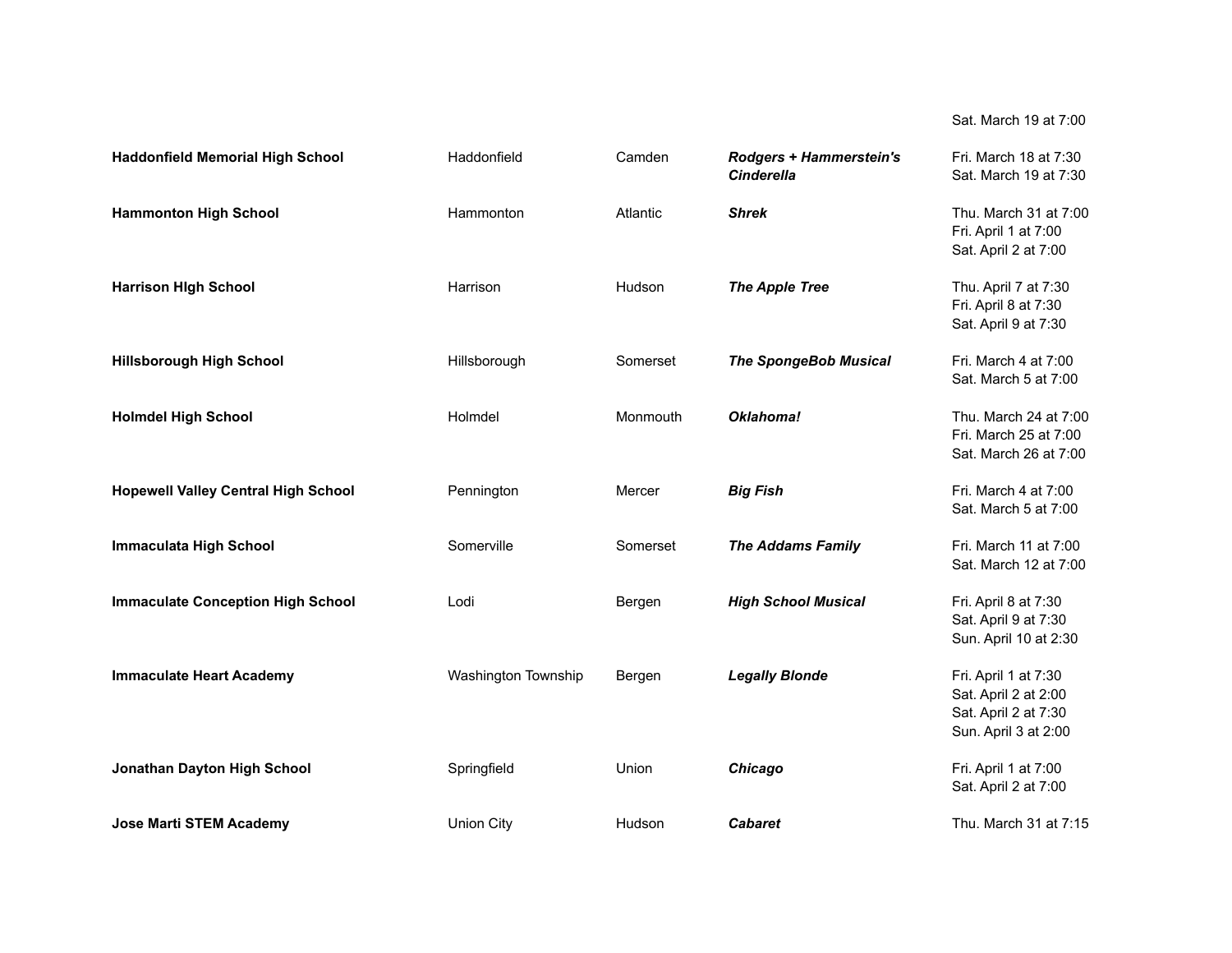| Fri. April 1 at 7:15 |  |
|----------------------|--|
| Sat. April 2 at 2:15 |  |
| Sat. April 2 at 7:15 |  |

| Kinnelon High School                 | Kinnelon            | <b>Morris</b> | <b>The Little Mermaid</b>    | Thu. March 3 at 7:00<br>Fri. March 4 at 7:00<br>Sat. March 5 at 3:00                               |
|--------------------------------------|---------------------|---------------|------------------------------|----------------------------------------------------------------------------------------------------|
| <b>Lakeland Regional High School</b> | Wanaque             | Passaic       | <b>The Wedding Singer</b>    | Thu. March 3 at 7:00<br>Fri. March 4 at 7:00<br>Sat. March 5 at 2:00<br>Sat. March 5 at 7:00       |
| <b>Linden High School</b>            | Linden              | Union         | <b>Once on this Island</b>   | Thu. March 17 at 7:30<br>Fri. March 18 at 7:30<br>Sat. March 19 at 7:30                            |
| <b>Lodi High School</b>              | Lodi                | Bergen        | The Mystery of Edwin Drood   | Fri. March 11 at 7:00<br>Sat. March 12 at 7:00                                                     |
| <b>Lyndhurst High School</b>         | Lyndhurst           | Bergen        | Chicago                      | Thu. February 17 at 7:00<br>Fri. February 18 at 7:00<br>Sat. February 19 at 7:00                   |
| <b>Madison High School</b>           | Madison             | <b>Morris</b> | <b>Sweet Charity</b>         | Thu. March 10 at 6:30<br>Fri. March 11 at 7:30<br>Sat. March 12 at 2:00<br>Sat. March 12 at 7:30   |
| <b>Mater Dei Prep</b>                | Middletown          | Monmouth      | <b>Legally Blonde</b>        | Fri. April 1 at 7:30<br>Sat. April 2 at 7:30<br>Sun. April 3 at 3:00                               |
| <b>Midland Park High School</b>      | <b>Midland Park</b> | Bergen        | <b>The SpongeBob Musical</b> | Fri. March 25 at 7:30<br>Sat. March 26 at 12:00<br>Sat. March 26 at 7:30<br>Sun. March 27 at 12:00 |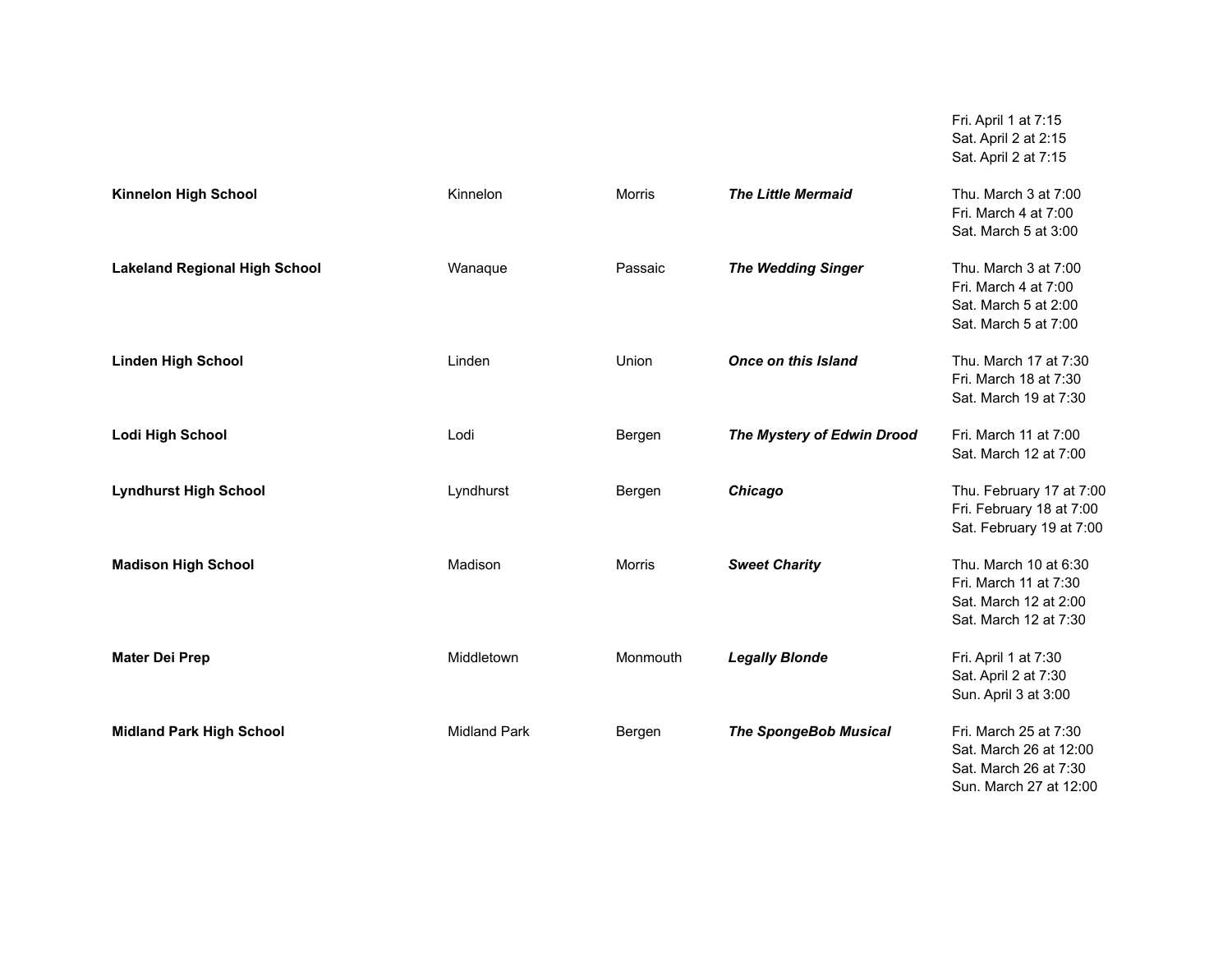| <b>Moorestown High School</b>      | Moorestown         | Burlington | Honk!                                      | Fri. March 4 at 7:00<br>Sat. March 5 at 7:00<br>Sun. March 6 at 2:00                             |
|------------------------------------|--------------------|------------|--------------------------------------------|--------------------------------------------------------------------------------------------------|
| <b>Morris Knolls High School</b>   | Rockaway           | Morris     | <b>Mamma Mia!</b>                          | Thu. March 17 at 7:00<br>Fri. March 18 at 7:00<br>Sat. March 19 at 7:00                          |
| <b>Morristown High School</b>      | Morristown         | Morris     | <b>Something Rotten!</b>                   | Fri. March 25 at 7:00<br>Sat. March 26 at 1:00<br>Sat. March 26 at 7:00<br>Sun. March 27 at 2:00 |
| <b>Morristown-Beard</b>            | Morristown         | Morris     | <b>Sweet Charity</b>                       | Thu. March 3 at 3:30<br>Fri. March 4 at 7:30<br>Sat. March 5 at 7:30                             |
| <b>Mount Olive High School</b>     | Flanders           | Morris     | <b>Something Rotten!</b>                   | Thu. March 24 at 7:00<br>Fri. March 25 at 7:00<br>Sat. March 26 at 7:00                          |
| <b>Mount Saint Dominic Academy</b> | Caldwell           | Essex      | <b>Newsies</b>                             | Thu. March 3 at 7:30<br>Fri. March 4 at 7:30<br>Sat. March 5 at 7:30<br>Sun. March 6 at 2:00     |
| <b>Mount Saint Mary Academy</b>    | Watchung           | Somerset   | You're a Good Man, Charlie<br><b>Brown</b> | Fri. March 25 at 7:30<br>Sat. March 26 at 7:30                                                   |
| <b>Neptune High School</b>         | Neptune            | Monmouth   | <b>Mamma Mia!</b>                          | Thu. March 3 at 7:00<br>Fri. March 4 at 7:00<br>Sat. March 5 at 2:00<br>Sat. March 5 at 7:00     |
| <b>New Milford High School</b>     | <b>New Milford</b> | Bergen     | <b>The Wedding Singer</b>                  | Thu. March 24 at 7:30<br>Fri. March 25 at 7:30<br>Sat. March 26 at 7:30                          |
| <b>Newark Academy</b>              | Livingston         | Essex      | <b>Mamma Mia!</b>                          | Thu. March 3 at 7:30                                                                             |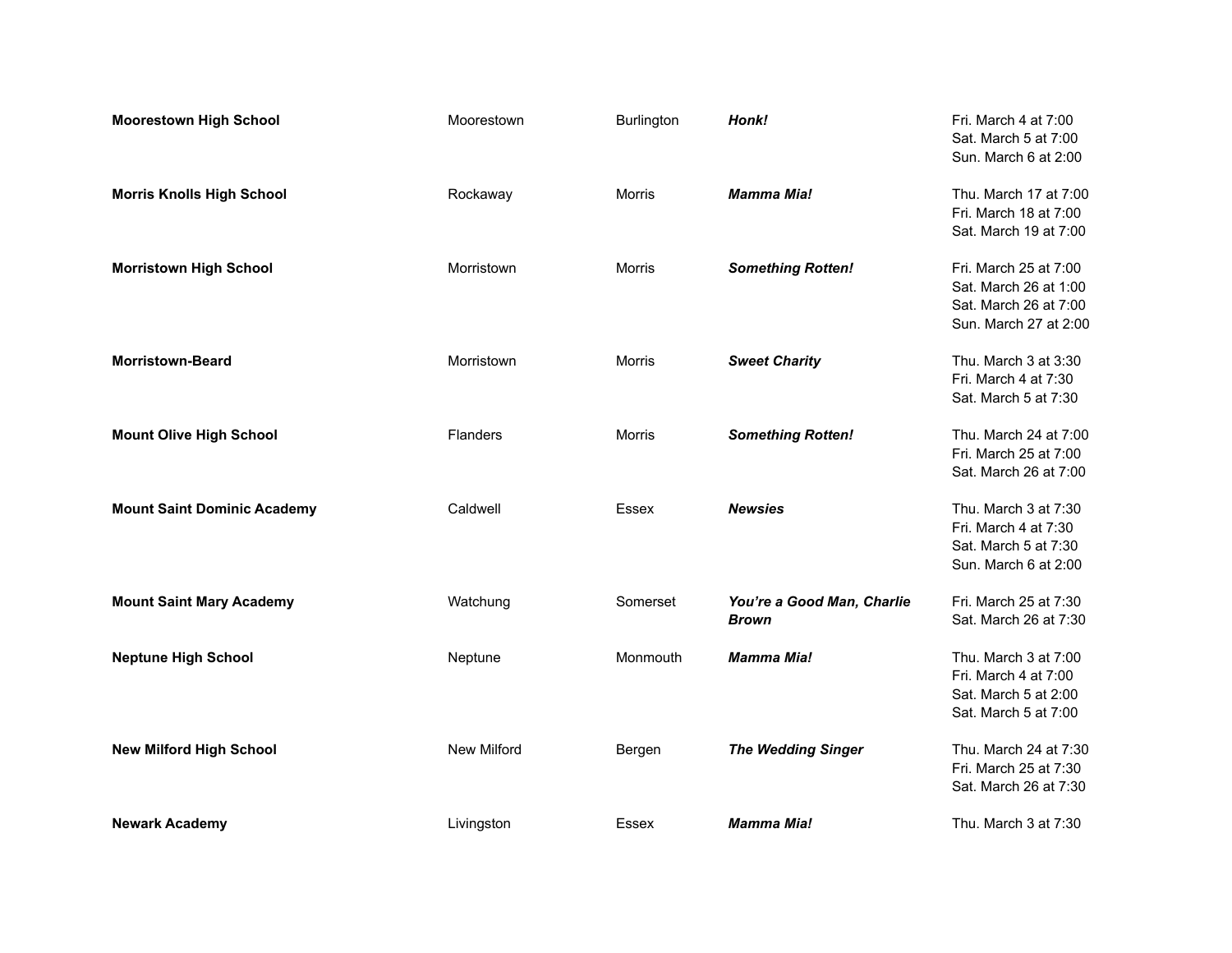|                                                            |              |           |                                                                            | Sat. March 5 at 7:30                                                                                         |
|------------------------------------------------------------|--------------|-----------|----------------------------------------------------------------------------|--------------------------------------------------------------------------------------------------------------|
| <b>Newton High School</b>                                  | Newton       | Sussex    | The Wizard of Oz                                                           | Fri. March 25 at 7:30<br>Sat. March 26 at 7:30<br>Sun. March 27 at 2:00                                      |
| North Hunterdon High School                                | Annandale    | Hunterdon | <b>The Little Mermaid</b>                                                  | Fri. March 4 at 7:00<br>Sat. March 5 at 7:00<br>Sun. March 6 at 2:00                                         |
| Northern Highlands Regional High School                    | Allendale    | Bergen    | <b>Something Rotten!</b>                                                   | Thu. March 3 at 7:00<br>Fri. March 4 at 7:00<br>Sat. March 5 at 7:00                                         |
| Northern Valley Regional High School Demarest              | Demarest     | Bergen    | <b>Legally Blonde</b>                                                      | Fri. March 11 at 7:00<br>Sat. March 12 at 7:00<br>Sun. March 13 at 2:00                                      |
| Northern Valley Regional High School Old Tappan Old Tappan |              | Bergen    | <b>The SpongeBob Musical</b>                                               | Fri. March 4 at 7:00<br>Sat. March 5 at 7:00<br>Sun. March 6 at 2:00                                         |
| <b>Nutley High School</b>                                  | Nutley       | Essex     | The 25th Annual Putnam County Thu. March 10 at 7:00<br><b>Spelling Bee</b> | Fri. March 11 at 7:00<br>Sat. March 12 at 7:00<br>Sun. March 13 at 2:00                                      |
| <b>Oakcrest High School</b>                                | Mays Landing | Atlantic  | <b>Memphis</b>                                                             | Thu. February 24 at 7:00<br>Fri. February 25 at 7:00<br>Sat. February 26 at 1:30<br>Sat. February 26 at 7:00 |
| <b>Ocean Township High School</b>                          | Oakhurst     | Monmouth  | Grease                                                                     | Thu. April 7 at 7:00<br>Fri. April 8 at 7:00<br>Sat. April 9 at 7:00<br>Sun. April 10 at 2:00                |
| <b>OCVTS Grunin Performing Arts Academy</b>                | Lakewood     | Ocean     | <b>Bring it On</b>                                                         | Fri. February 18 at 7:00                                                                                     |

Fri. March 4 at 7:30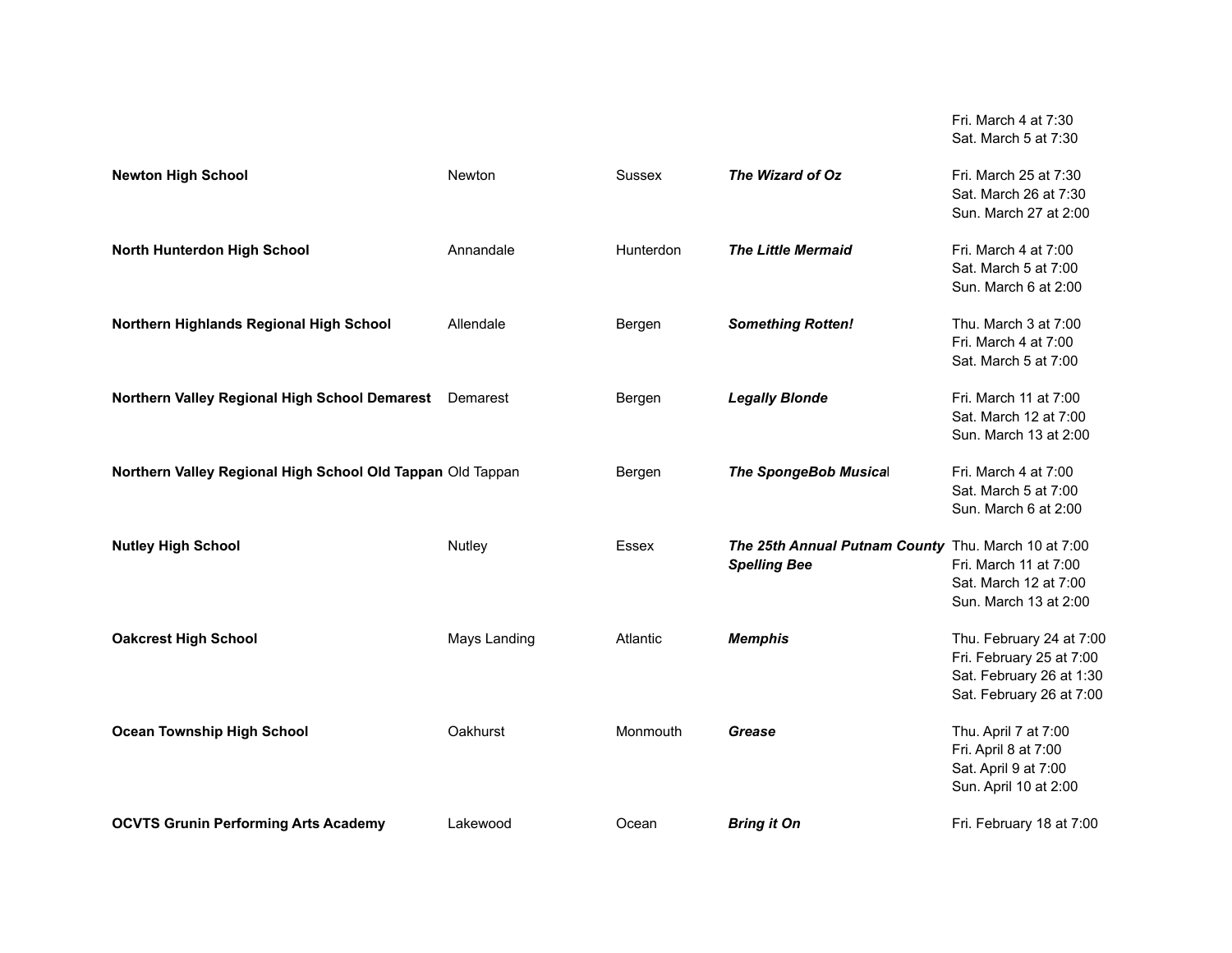|                                       |                   |           |                                            | Sat. February 19 at 7:00<br>Sun. February 20 at 2:00                                             |
|---------------------------------------|-------------------|-----------|--------------------------------------------|--------------------------------------------------------------------------------------------------|
| Old Bridge High School                | Matawan           | Middlesex | Chicago                                    | Thu. March 17 at 7:00<br>Fri. March 18 at 7:00<br>Sat. March 19 at 7:00                          |
| <b>Overbrook High School</b>          | Pine Hill         | Camden    | <b>Footloose</b>                           | Thu. March 17 at 7:00<br>Fri. March 18 at 7:00<br>Sat. March 19 at 7:00                          |
| <b>Pascack Hills High School</b>      | Montvale          | Bergen    | 9 to 5                                     | Thu. March 24 at 7:00<br>Fri. March 25 at 7:00<br>Sat. March 26 at 7:00<br>Sun. March 27 at 2:00 |
| <b>Pascack Valley High School</b>     | Hillsdale         | Bergen    | You're a Good Man, Charlie<br><b>Brown</b> | Thu. March 17 at 7:00<br>Fri. March 18 at 7:00<br>Sat. March 19 at 1:00<br>Sat. March 19 at 7:00 |
| Pennsauken High School                | Pennsauken        | Camden    | Chicago                                    | Thu. April 7 at 7:00<br>Fri. April 8 at 7:00<br>Sat. April 9 at 7:00<br>Sun. April 10 at 2:00    |
| <b>Perth Amboy High School</b>        | Perth Amboy       | Middlesex | <b>Freaky Friday</b>                       | Fri. April 1 at 7:00<br>Sat. April 2 at 7:00<br>Sun. April 3 at 2:00                             |
| <b>Pinelands Regional High School</b> | Little Egg Harbor | Ocean     | <b>The Sound of Music</b>                  | Thu. March 3 at 7:00<br>Fri. March 4 at 7:00<br>Sat. March 5 at 1:00<br>Sat. March 5 at 7:00     |
| <b>Piscataway High School</b>         | Piscataway        | Middlesex | <b>The SpongeBob Musical</b>               | Thu. March 3 at 7:00<br>Fri. March 4 at 7:00<br>Sat. March 5 at 7:00                             |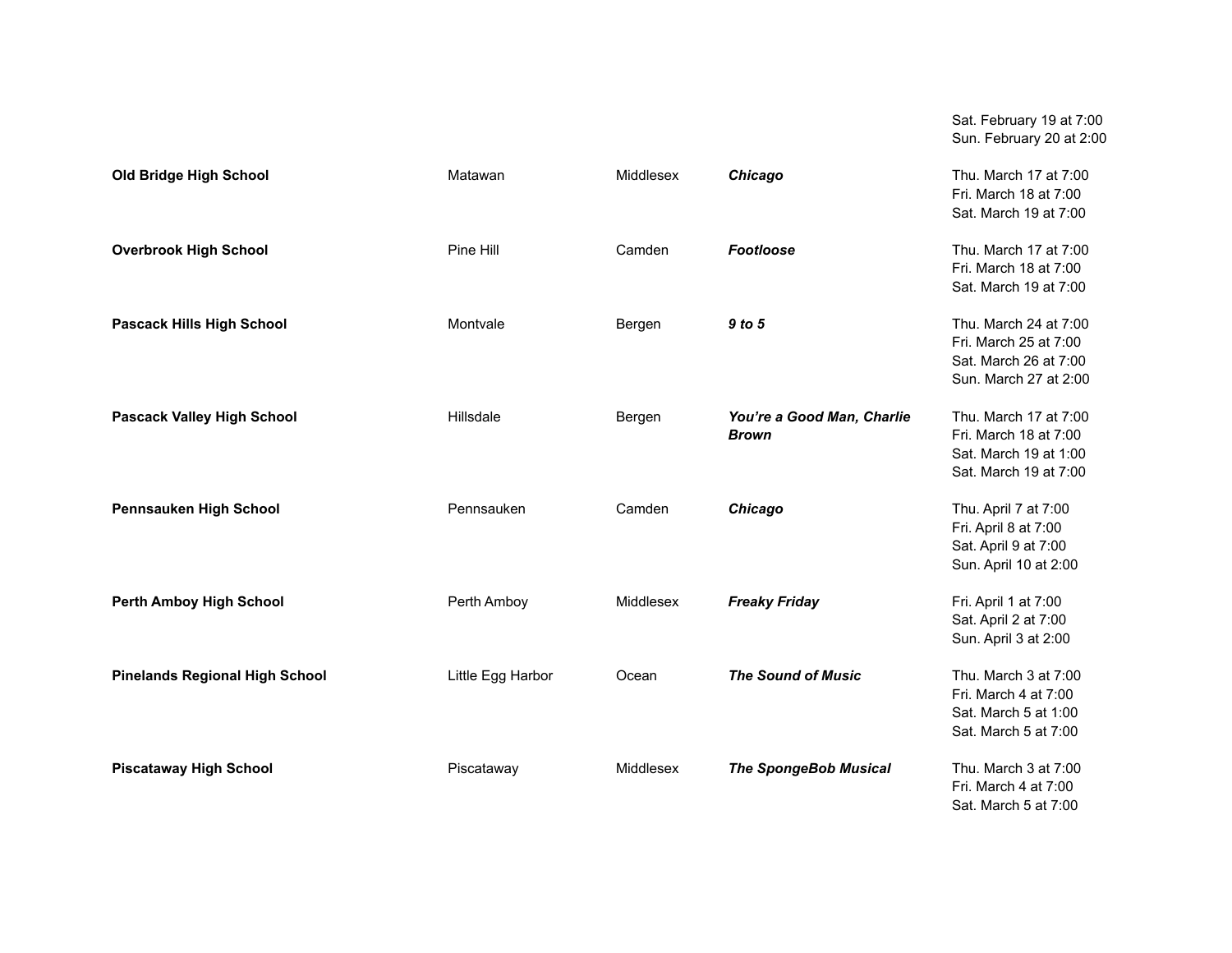| <b>Point Pleasant Beach High School</b>  | Point Pleasant       | Ocean    | Grease                               | Fri. March 11 at 7:00<br>Sat. March 12 at 7:00<br>Sun. March 13 at 2:00                       |
|------------------------------------------|----------------------|----------|--------------------------------------|-----------------------------------------------------------------------------------------------|
| <b>Princeton High School</b>             | Princeton            | Mercer   | <b>Curtains</b>                      | Thu. March 24 at 7:30<br>Fri. March 25 at 7:30<br>Sat. March 26 at 7:30                       |
| <b>Randolph High School</b>              | Randolph             | Morris   | <b>Disney's Beauty and the Beast</b> | Fri. March 25 at 7:00<br>Sat. March 26 at 1:00<br>Sat. March 26 at 7:00                       |
| <b>Ridge High School</b>                 | <b>Basking Ridge</b> | Somerset | <b>Matilda</b>                       | Thu. March 3 at 6:30<br>Fri. March 4 at 7:00<br>Sat. March 5 at 1:00<br>Sat. March 5 at 7:00  |
| Rumson Fair Haven Regional High School   | Rumson               | Monmouth | <b>Mamma Mia!</b>                    | Fri. April 1 at 7:30<br>Sat. April 2 at 7:30<br>Sun. April 3 at 2:00                          |
| <b>Saddle River Day School</b>           | Saddle River         | Bergen   | <b>Legally Blonde</b>                | Fri. March 4 at 7:00<br>Sat. March 5 at 2:00<br>Sat. March 5 at 7:00<br>Sun. March 6 at 2:00  |
| <b>Scotch Plains-Fanwood High School</b> | <b>Scotch Plains</b> | Union    | <b>Les Miserables</b>                | Thu. March 31 at 7:30<br>Fri. April 1 at 7:30<br>Sat. April 2 at 7:30<br>Sun. April 3 at 2:00 |
| <b>Secaucus High School</b>              | Secaucus             | Hudson   | <b>The Little Mermaid</b>            | Fri. March 11 at 7:30<br>Sat. March 12 at 7:30<br>Sun. March 13 at 2:00                       |
| <b>Somerville High School</b>            | Somerville           | Somerset | <b>Les Miserables</b>                | Thu. March 3 at 7:00<br>Fri. March 4 at 7:00<br>Sat. March 5 at 7:00                          |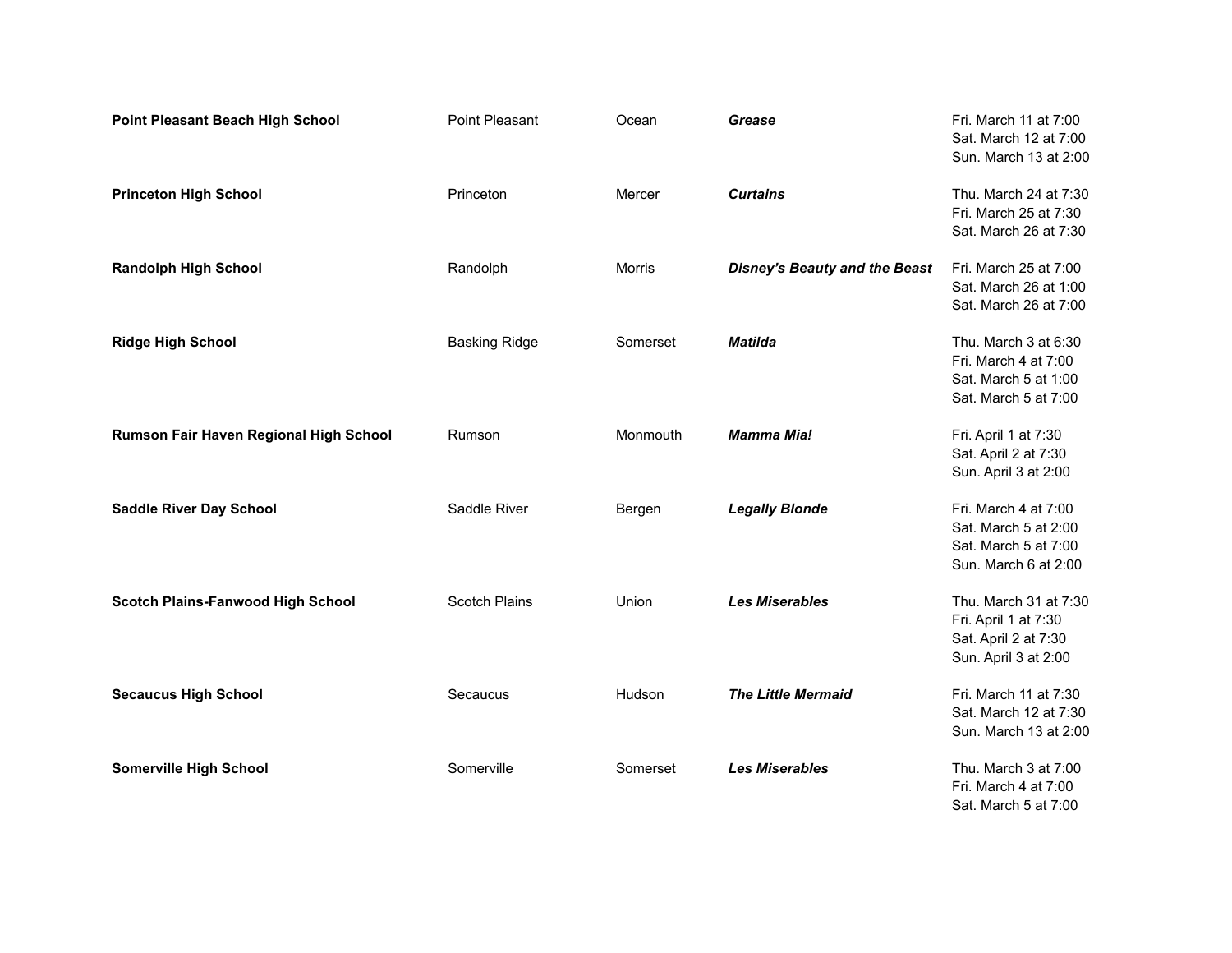| South Plainfield High School        | South Plainfield  | Middlesex | <b>Mamma Mia!</b>                                     | Fri. April 8 at 7:00<br>Sat. April 9 at 7:00<br>Sun. April 10 at 2:00                            |
|-------------------------------------|-------------------|-----------|-------------------------------------------------------|--------------------------------------------------------------------------------------------------|
| <b>Spotswood High School</b>        | Spotswood         | Middlesex | <b>Little Shop of Horrors</b>                         | Thu. March 17 at 6:30<br>Fri. March 18 at 6:30<br>Sat. March 19 at 1:30<br>Sat. March 19 at 6:30 |
| St. Peter's Prep                    | Jersey City       | Hudson    | Jekyll & Hyde                                         | Thu. March 17 at 7:00<br>Fri. March 18 at 7:00<br>Sat. March 19 at 7:00<br>Sun. March 20 at 7:00 |
| <b>Summit High School</b>           | Union             | Summit    | Footloose                                             | Thu. March 3 at 6:00<br>Fri. March 4 at 7:30<br>Sat. March 5 at 2:00<br>Sat. March 5 at 7:30     |
| <b>Toms River High School North</b> | <b>Toms River</b> | Ocean     | <b>Matilda</b>                                        | Thu. Feb. 24 at 7:00<br>Fri. Feb. 25 at 7:00<br>Sat. Feb 26 at 7:00                              |
| <b>Union City High School</b>       | <b>Union City</b> | Hudson    | Chicago                                               | Wed. April 6 at 7:00<br>Thu. April 7 at 7:00<br>Fri. April 8 at 1:30<br>Fri. April 8 at 7:30     |
| <b>Union High School</b>            | Union             | Union     | Kiss Me, Kate                                         | Fri. April 1 at 7:30<br>Sat. April 2 at 7:30<br>Sun. April 3 at 2:00                             |
| Vernon Township High School         | Glenwood          | Sussex    | <b>Rodgers and Hammerstein's</b><br><b>Cinderella</b> | Thu. March 10 at 7:00<br>Fri. March 11 at 7:30<br>Sat. March 12 at 2:00<br>Sat. March 12 at 7:30 |
| <b>Verona High School</b>           | Verona            | Essex     | Footloose                                             | Thu. March 3 at 7:30<br>Fri. March 4 at 7:30                                                     |